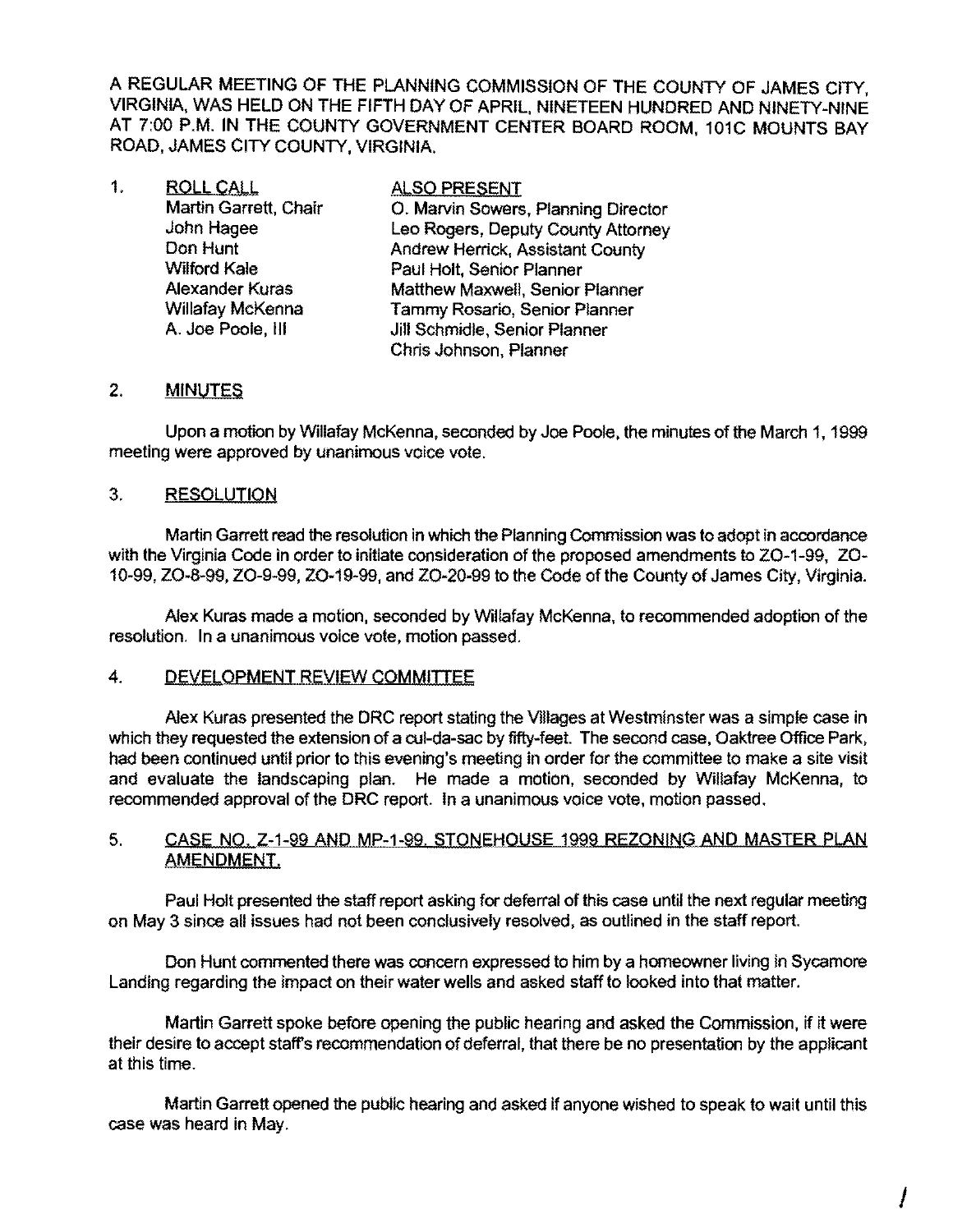John Hagee commented that the only reason he would want to hear from the applicant would be if the applicant had a problem with the requested for deferral. He stated the applicant would not have to do an entire presentation but at least let the Commission know what their position was.

Martin Garrett stated this was something the Commission did not want to get involved with at this time. He said it was between the staff and applicant at this point.

Leo Rogers stated there was no litigation pending between the staff and applicant. He stated he did not believe that staff had enough information to make a recommendation at this time. He said, since the public hearing was opened, the applicant did have the right to speak tonight.

Vernon Geddy spoke on behalf of the applicant, Stonehouse, Inc. and Stonehouse LLC. He introduced members of Stonehouse and the representatives from Langley and McDonald stating he understood the Commission would not take any action tonight but he did have brief remarks he wanted to present. He believed the application was straight forward and related only to the first two phases of the Stonehouse Master Plan. The main request was to rezone 75 acres of the Fernandaz Tract from A-1 to PUD-R stating the proposal would not increase the number of units already approved. He explained the phasing process of the Stonehouse development and what the requirements were for the PUD ordinance. He felt staff brought up several broad issues that were not related to the request brought before the Commission. He said that looking at the project as a whole, it was clear to the applicant that the adjustments and density shift requested were relatively insignificant with the greater scheme of the Stonehouse project. He concluded by asking the Commission. if Stonehouse had been proposed in 1991 with 4,411 units spread out over the additional tract of land, would it have been approved.

John Hagee asked how many acres Stonehouse was in total and the number of housing units.

Vemon Geddy stated the James City County portion of Stonehouse was approximately 5,700 acres with a total of 4,411 units.

There being no further speakers, the public hearing was continued to the next meeting.

# 6. CASE NO. SUP-7-99. CAROLINA HOUSE OF WILLIAMSBURG ASSISTED LIVING FACILITY.

Paul Holt presented the staff report stating that in July, 1998 the Board of Supervisors approved a 120-bed skilled nursing facility and a 20.000 sq. ft. office development for this parcel. He stated the nursing facility was presently under construction and the applicant was now requesting to construct a 22,000 sq. ft. assisted living facility in lieu of the office space previously approved. Staff recommended the Planning Commission recommend approval of this application with the conditions outlined in the staff report.

Martin Garrett opened the public hearing.

Vemon Geddy introduced the applicant Preston Moore of Smith-Packet and Roger Harper of Southem Assisted Living, who would be the owner and operator of the assisted living facility. He stated the applicant was in full agreement with the staff's report and said he would be happy to answer any questions of the Commission.

Page Hewlett of Neck-O-Land Road and a property owner across from the project being presented tonight spoke of her concem over the way the County has been making changes that effect her property. She said years ago her property was zoned B-1, then downed zoned to LB. She was then notified that the property would be considered as Limited Business/Neighborhood Commercial in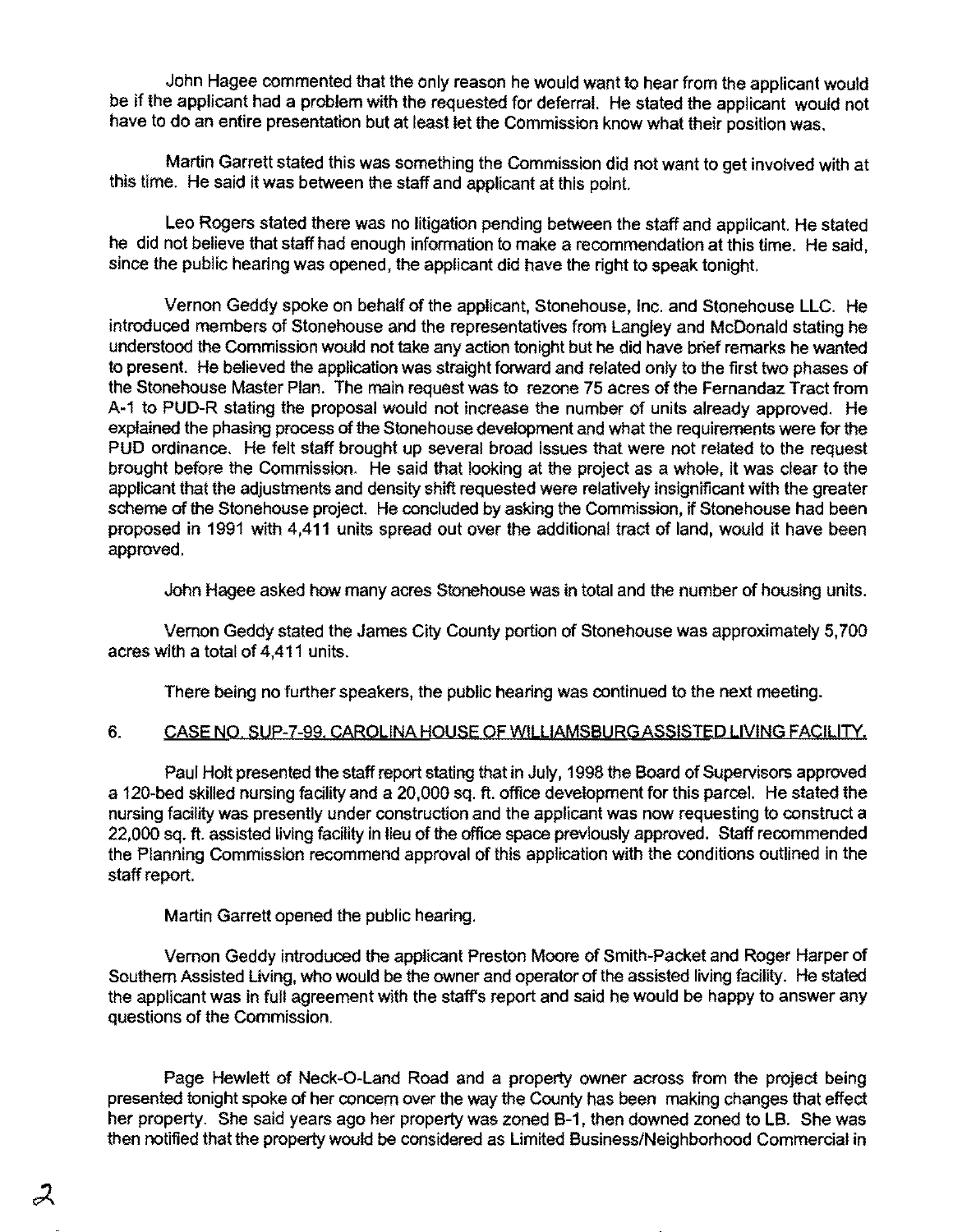the Comprehensive Plan. She said this designation limited the footprint of a building to 2,750 sq. ft. and asked how this application could be approved for 20,000 sq. ft. and 22,000 sq. ft.

Alex Kuras explained that the Limited Business/Neighborhood Commercial did not restrict the square footage of a building, it just required a special use permit for anything over 2,750 sq. ft. and that the applicant was here tonight requesting a special use permit.

There being no speakers, the public hearing was closed.

Joe Poole commented on the application and the conditions which would help to preserve Jamestown Road, especially, the architectural proffer where colors and materials shall be used that make the structures blend with the natural environment. He said he was in full support of this application.

Willafay McKenna made a motion, seconded by Joe Poole, to approve this application. In a roll call vote, motion passed 7-0. Aye: McKenna, Hagee, Hunt, Kale, Poole, Kuras, Garrett (7); NAY: (0).

#### 7. CASE NO SUP-5-99. PENSKE TRUCK RENTAL AND AUTOMOTIVE REPAIR.

Chris Johnson presented the staff report stating the applicant proposed to operate a truck rental facility with accessory automotive repair. He stated staff found this proposal to be consistent with the surrounding zoning and development and consistent with the Community Commercial designation of the Comprehensive Plan. Staff recommended the Planning Commission approve this application as outlined in the staff report.

Martin Garrett opened the public hearing.

Joe Poole asked if the applicant proposed to operate his business exclusively from within the existing building or would there be new structures on the site.

Chris Johnson stated there would be no new structures on the site other than a graveled area for parking.

Joe Poole asked what VDOT's standards were for commercial entrances.

Chris Johnson said he was not sure about the width of a commercial entrance but stated if this application were to be approved a site plan would have to be submitted and at the time, VDOT would determine if the entrances were adequate or need upgrading.

Alex Kuras commented that condition #7 stated automotive repair services shall be limited to the maintenance and repair of rental trucks and trailers and asked if that type of use was permitted in B-1, why were we not allowing him to repair other trucks.

Chris Johnson stated that if they opened up the automotive repair side of the proposed business, additional parking and storage would be required and the applicant did not wish to do that. The County also had concerns about additional impervious areas given the environmental conditions on the site.

There being no speakers, the public hearing was closed.

Alex Kuras asked Leo Rogers if condition #9 was really necessary.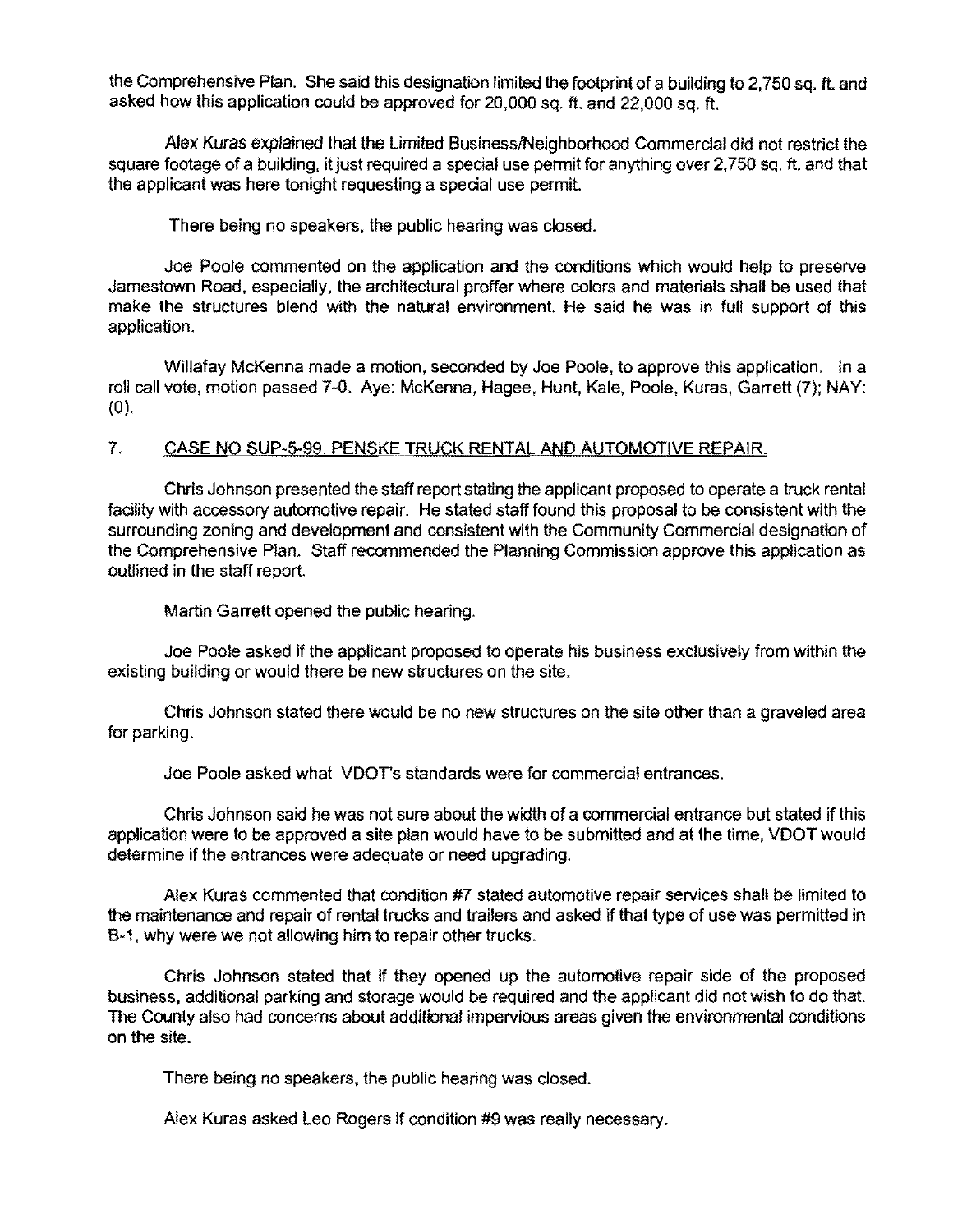Leo Rogers stated that legally it was not required. It was just a statement of law that, if the Commission intended to do a single act in its legislative approval of this SUP, then all the conditions become a part of it, and the SUP becomes void if any condition was later deleted.

Wiliafay McKenna stated she at first had the same reaction as Alex Kuras but stated that invalidation could occur in a number of different ways. She felt it was a good. strong statement.

Marvin Sowers stated that it gave the County another opportunity to review the project if something should happen and it to protect the public interest should an important condition be eliminated.

Joe Poole asked if the applicant was comfortable with this condition.

Willafay McKenna made a motion, seconded by Joe Poole. to recommend approval.

Willafay McKenna stated this application did not have the condition of building within 24 months but there were references to other time limit requirements.

Marvin Sowers stated the omission was an oversight and would be added before the Board of Supervisor's meeting.

Willafay McKenna amended her recommendation to add the 24 months' condition.

In a roll call vote. motion passed 7-0. Aye: McKenna. Hagee. Hunt, Kale. Poole, Kuras, Garrett (7); NAY: (0).

#### 8. CASE NO. SUP-8-99. POULSTON MOTORCYCLE REPAIR AND SERVICE.

Tammy Rosario presented the staff report stating the applicant wished to conduct minor repair and service of motorcycles in a new two-story structure in which he intended to live on the second floor. Staff found the proposal inconsistent with the Comprehensive Plan and believed that it might set a negative precedent for other business uses along this portion of Richmond Road. Staff recommended denial but stated. should the Planning Commission wish to recommend approval, staff did recommend placing conditions on this application as outlined in the staff report.

Martin Garrett asked staff to review the 36 month time limit. He felt that a 24 month time limit was sufficient.

John Hagee questioned the statement on page 47 stating that the Comprehensive Plan emphasized that uses should preserve the natural, wooded and rural character of the County and that non-agricultural, non-forestal uses should be sufficiently screened to preserve open spaces. He said. given the fact the applicant would be 133' back and intended to keep the site as wooded as possible. wouldn't that be consistent with the Comprehensive Plan. He also asked if this particular parcel were larger, perhaps three to five acres, would that be considered reasonable.

Tammy Rosario stated the use itself may be screened from Richmond Road. but because this property had recently been subdivided and used both for residential and commercial, staff believed it could disrupt the potential of the property for agricultural and forestal uses.

Marvin Sowers stated one of staffs concerns was that encouraging carving larger tracts into smaller ones it diluted the importance of those tracts for agricultural or forestal purposes and over time, this would affect the character of the Rural Lands area.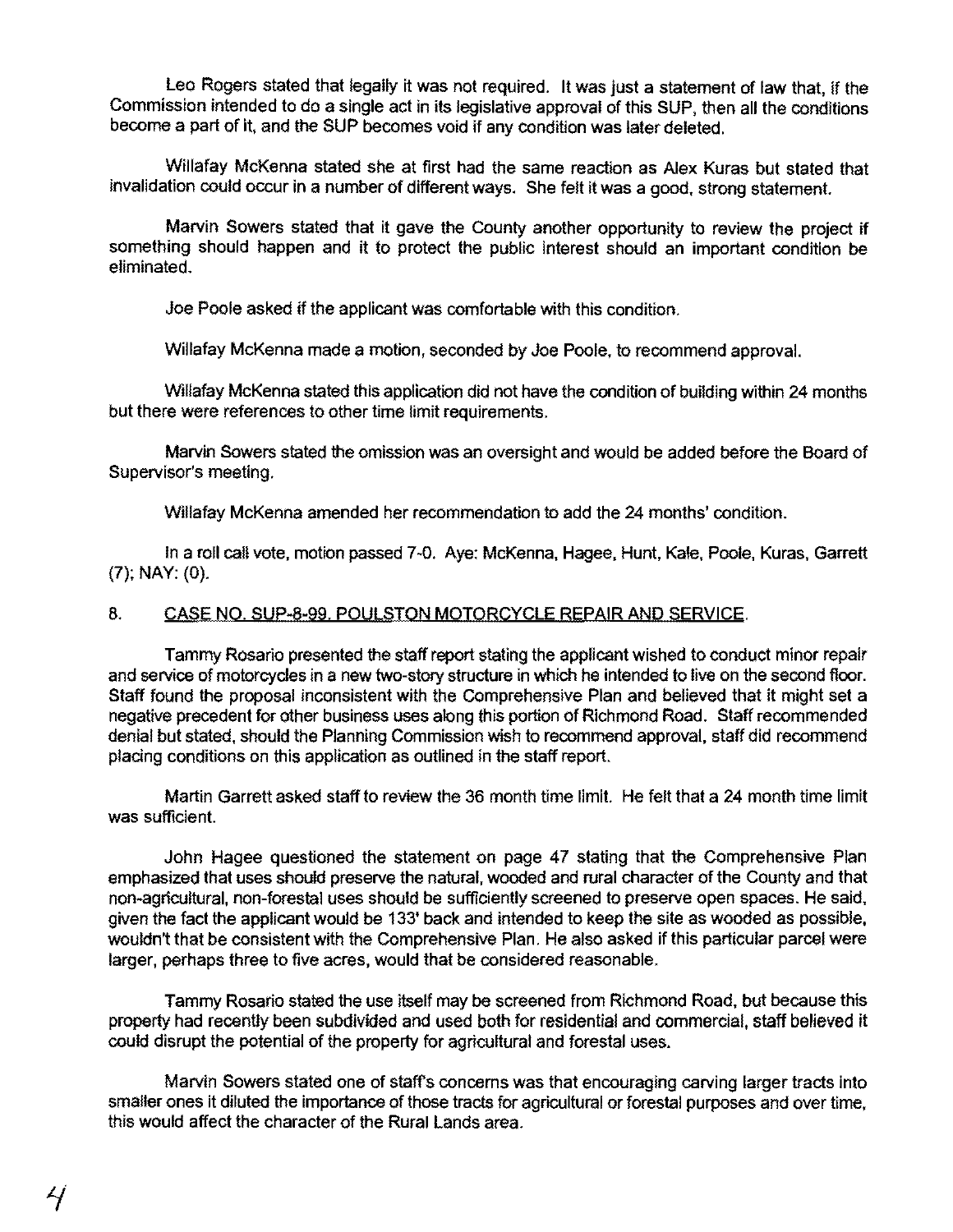Martin Garrett opened the public hearing.

Annabel Payne, a resident of 8831 Richmond Road, was opposed to this application due to noise and pollution.

Josephine Moore of 8847 Richmond Road also spoke against this case and asked the Commission to deny this application because of noise and traffic.

Don Hazelwood of 8630 Richmond Road spoke in support of this application, since the applicant was willing to leave the buffer of trees and was accepting the condition which would require all work be done inside the building and there were nine other businesses in the area.

Walker Ware of James City County addressed several issues on behalf of the applicant. He stated the applicant had proposed to keep the trees in front of his business, which was adjacent to Pierces Brothers Bar and Tavem. He stated there were already ten business in that corridor of Richmond Road and that was something staff neglected to indicate in their report when emphasizing the residential character of that corridor. He understood the concern of the neighbors but wanted them to know that it would not be a business with rewing engines and other types of noises. He questioned why there was a need for such an application since the applicant would be living on the premises and only about 25% of the building would be used for his home occupation and felt that the Commission was led to believe that this was more than just a small business. He stated the business was part time and the retail was accessory to service. He proceeded with his objections to the conditions of items 4, 6, and 7 (sign restrictions, no parking in front of the building, enhanced landscaping since existing trees will remain) which required the approval of the Planning Director, and items 8, 10, 11, and 12 (hours of operation, requiring mufflers and a commercial entrance, and the nonseverable nature of the conditions) as outlined in the staff report. He felt these conditions should have been reviewed with the applicant and recommended the Commission approve this application.

Charles Poulston, the proposed owner, stated the information presented to the Commission was incorrect because he was building a log cabin home and not a commercial motorcycle shop. He said he did not plan to do repair work only custornization of motorcycies which would be about two to three per year. He stated he would not be doing any engine work, only creating the customized body of the motorcycle.

Wilford Kale asked Charles Poulston when he last spoke to the County staff regarding this application.

Charles Poulston stated he had not spoken to staff because he had a business manager who was handling this application. He did state that the manager was no longer employed by him, and that he had spoken a a woman at the courthouse.

Joe Poole asked if the applicant felt he needed any type of sign.

Charles Poulston stated he did not need a sign for this type of work.

There being no further speakers, the public hearing was closed.

Willafay McKenna raised several questions regarding this application. She wondered why they were hearing such a case at all and asked why the applicant's requested revisions to the conditions were not included in the staff report.

Alex Kuras asked if staff realized this was such a small business.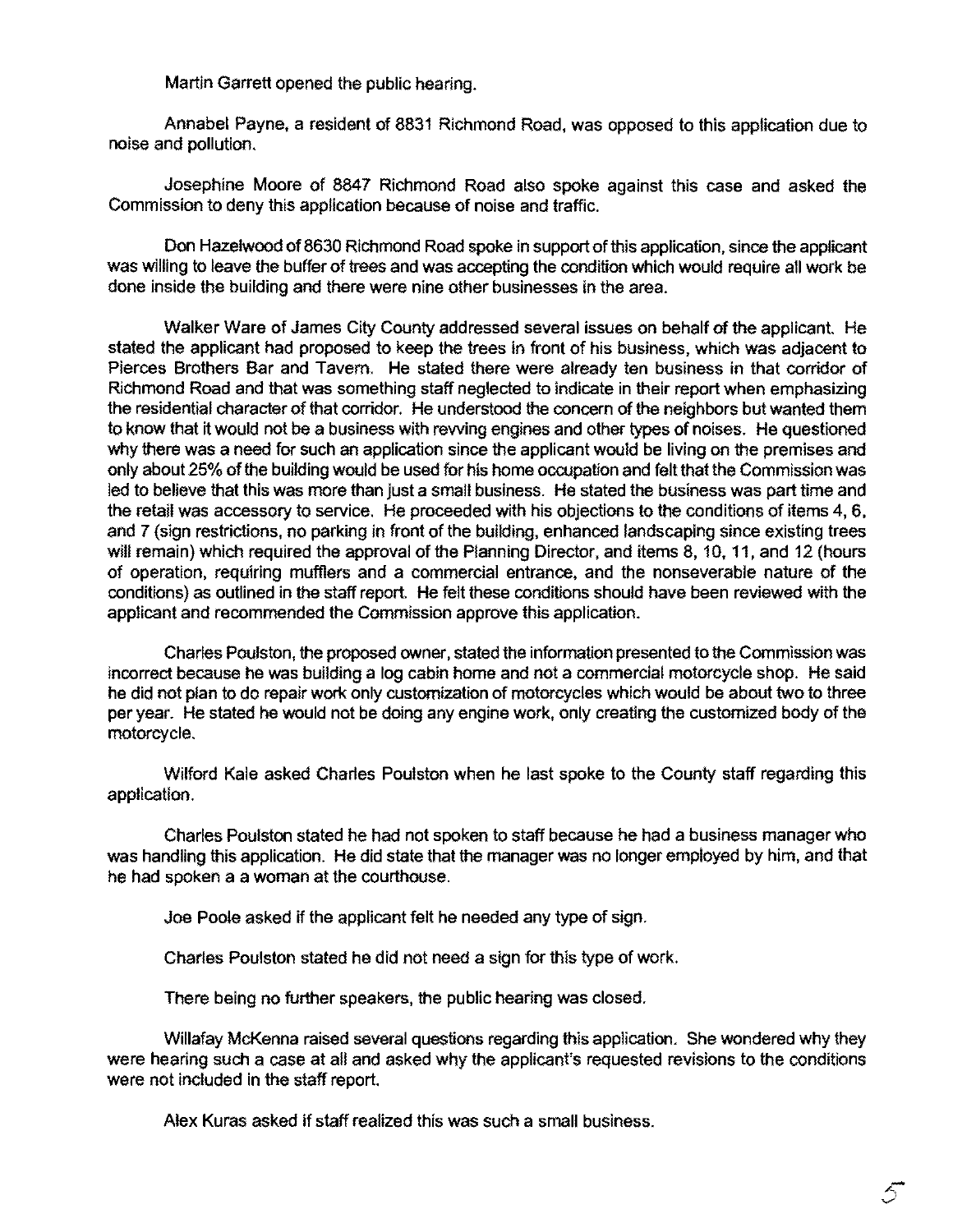Tammy Rosario stated that she did speak with the applicant, Charles Poulston, several times to get a better idea of what the application involved and because of its broad use, staff felt additional conditions were needed to tailor it to his business. She stated the applicant did not express any objections to staff about the conditions.

Martin Garrett said he could not support this application because it was inconsistent with the Comprehensive Plan.

Joe Poole agreed that it was inconsistent with the Comprehensive Plan and felt it could set a precedent and, therefore, he would not support this proposal.

Wilford Kale stated he had visited the site and supported this application. He felt that, with the proposed buffer setback and no signage, it would appear as a residential site rather than a commercial one.

John Hagee stated his only concem was that of noise and if there was a way to control it, he would support the application and felt in was not inconsistent with the Comprehensive Plan.

Alex Kuras recommended the Commission defer this case so that staff and the applicant could work out the conditions.

Willafay McKenna suggested the application be changed from Motorcycle Shop and Repair and Service Facility to a Motorcycle Customization and add the condition that there would be no sign.

Alex Kuras made a motion, seconded by Wilford Kale, to defer this case until next month.

Joe Poole said he would support the motion for deferral but still would vote to deny this application based on the Comprehensive Plan.

Martin Garrett was in agreement with Joe Poole and stated one thing he was concerned about were several comments by Walker Ware that he felt that Charles Poulston and staff should discuss.

Willafay McKenna felt that Charles Poulston's presentation was somewhat different from that of Walker Ware and suggested the conditions presented by staff and those suggested by Charles Poulston be discussed by both staff and the applicant.

Joe Poole commented that the Commission should not compare this application to what was being done at Pierce Brothers **Bar** and Tavem located adjacent to this property. He felt the case should be looked at on its individual merit and just because of something that was happening next door, whether it was very desirable or undesirable, it should have no effect on the case in question.

Marvin Sowers asked the Commission to address that further since staff was concerned that this case would open the door a little further on the interpretation of the Comprehensive Plan of what the County considers are appropriate commercial uses in Rural Land areas because they require a specialized location. He suggested the Commission also address how this application meets the Comprehensive Plan criteria that such uses should minimize the effect on agricultural and forestal activities. He recommended that the Commission, if they were to approve this application, send a record to the Board specifically addressing those particular points so the Board would understand how the Commission believed this case met these key Comprehensive Plan criteria and to narrow the precedent this approval would create.

Martin Garrett said that there were diverse feelings towards the Comprehensive Plan because despite the fact that a business had been in the area for more than 25 years, there have been many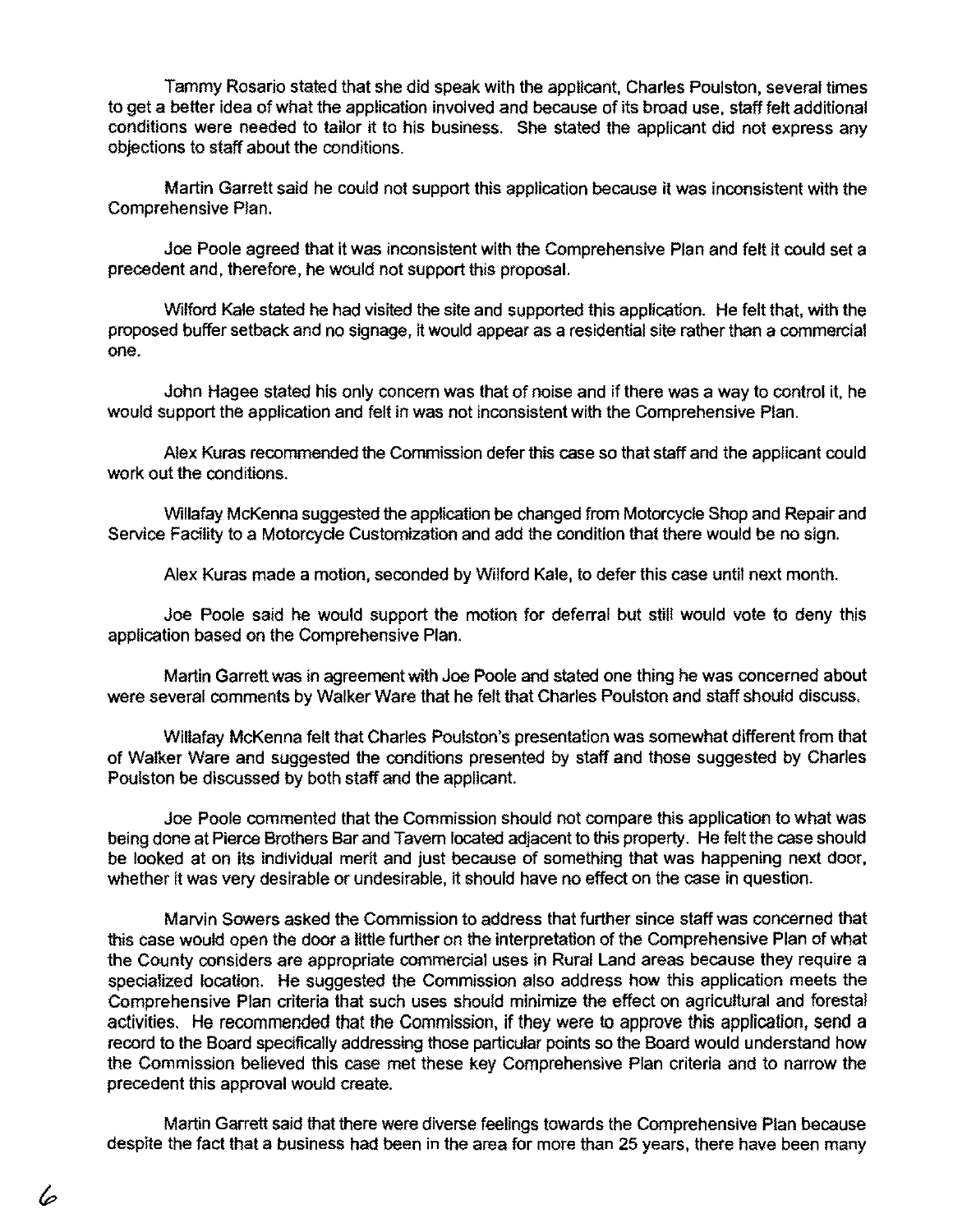changes to the Comprehensive Plan and zoning ordinance since then.

Wilford Kale commented that if he had been on the Commission during the Comprehensive Plan he would have never put in the exception for uses requiring a specified location. He stated the exception was there and it allowed for specialized uses and special situations. He believed that this case was a special situation and was therefore consistent with the Comprehensive Plan.

Willafay McKenna felt that, since the applicant was willing to keep a 100' buffer in the front, required a special use permit, the owner-operator would live on the premises. the house was by right, and it was a small scale business. it was not inconsistent with the Comprehensive Plan and supported this application.

By unanimous voice vote. the Commission deferred this case.

# 9. CASE NO. SUP-3=99. HORVATH DENTAL OFFICE.

Matthew Maxwell presented the staff report for the proposed dental practice at the residence of the applicant. Staff believed that this request for a dental office was inconsistent with the low-Density Residential designation in the Comprehensive Plan and requested the Commission deny this application as outlined in the staff report.

Martin Garrett opened the public hearing.

Vernon Geddy. representing the applicant. Gabriella Horvath. presented her case stating his applicant wished to create a dental practice here in James City County at her existing home located at 3700 Rochambeau Drive. He stated the only change to the exterior of the home would be a handicap ramp and said the applicant had no problem with the landscaping conditions required by staff in order to screen the parking area from adjacent neighbors. He said staff based their recommendation on the Comprehensive Plan and when he looked at the Plan he came to the opposite conclusion from staff, his reason being that this was only a 900 sq. ft. dental office located in a residence and should be considered as a limited commercial use or even more as a limited professional office use. He asked that the Commission approve this application.

Willard Delara of 92 Sand Hill Road handed out a letter from four adjacent property owners on Sand Hill Road expressing their opposition and a petition. circulated through the neighborhoods of Sand Hill and Great Woods, with 40 signatures of opposition to the Commission. He said he concurred with staff's recommendation and asked the Commission to deny this application.

Gordon Wright of 97 Sand Hill Road commented that the map illustrated for viewing was outdated since there were numerous homes already built or being built on the vacant lots shown. He stated there should be a greater buffer area between the residential and commercial uses if the Commission were to approve this application. He requested the Commission except staffs recommendation of denial.

There being no further speakers, the public hearing was closed.

Willafay McKenna make a motion, seconded by Joe Poole, to approve staff's recommendation of denial for this application.

Willafay McKenna felt there was a distinction between this case and the one they just heard because this was a very intensive use due to the vehicle trips per day, an enterprise that would require a sign that couldn't be screened and she felt it was clearly inconsistent with the surrounding area.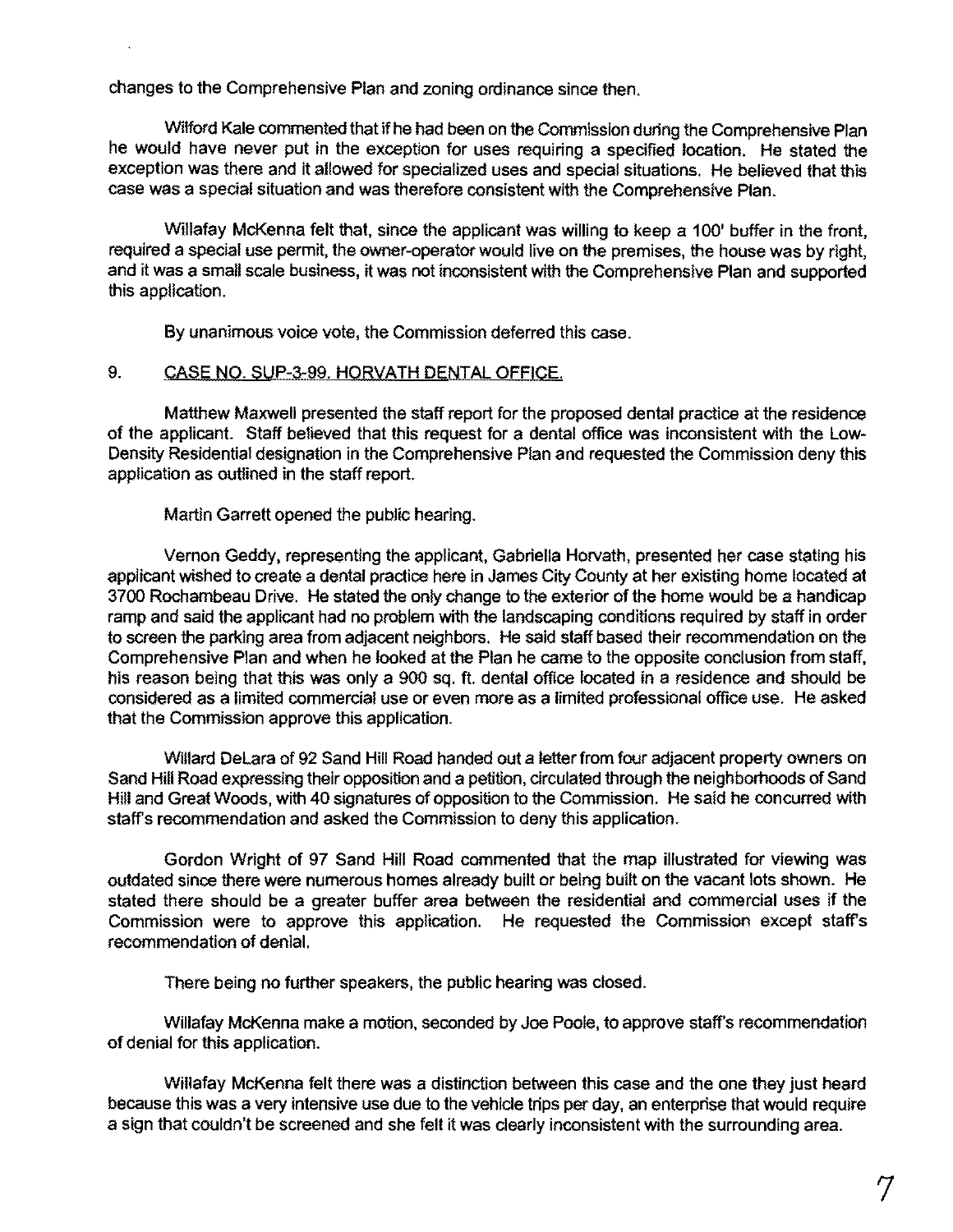John Hagee referring to the wording in the Comprehensive Plan, asked for examples of the types of commercial uses permitted in low-density residential areas.

Willafay McKenna stated it was hard to define what type of business would fit into that area, but this was all residential on this side of the road.

John Hagee asked for staff comments.

Matthew Maxwell commented that, one example would be a home care facility where one person looked after several elderly people that would have very limited traffic. He felt that an important consideration to keep in mind was that there were many areas within the County designated low-density residential. He felt that the flexibility was there not only from a use standpoint but from a geographic standpoint. He stated that in this particular application, there was a clear separation between B-1 and A-l since they were divided by a major highway.

Wilford Kale concurred with Willafay McKenna and noted this was a well established residential area on this side of the road.

Joe Poole stated he opposed to this application as well as the previous one due to the Comprehensive Plan.

In a roll call vote, motion to deny was approved 5-2. AYE: McKenna, Kale, Poole, Kuras, Garrett (5); NAY: Hagee, Hunt (2).

The Commission took a five minute break.

# 10. CASE NO. ZO-1-99. PUD, PLANNED UNIT DEVELOPMENT DISTRICT AMENDMENTS.

Jill Schmidle introduced Joe McCleary, a member of the Business/Industrial Zoning Ordinance Update Committee, who presented the staff report.

Joe McCleary introduced other members of the committee to the Planning Commission. He stated that the recommended changes to PUP were not extensive and that they were agreed to by the majority of the committee members. He reviewed the changes as outlined in the staff report and stated both the committee and staff recommended approval of these changes.

Martin Garrett opened the public hearing. There being no speakers, the public hearing was closed.

Willafay McKenna made a motion, seconded by Alex Kuras, to recommend approval of the zoning changes. In a roll call vote, motion passed: AYE: McKenna, Hagee, Hunt, Kale, Poole, Kuras, Garrett (7). NAY: (0).

# 11. CASE NO. ZO-10-98. MANUFACTURED HOME PARKS.

Paul Holl introduced Jeff Barra, Co-Chair of the Grab Bag Zoning Ordinance Update Committee, who presented the staff report. He stated the committee recommended several changes be made in order to make this section more consistent with the residential districts, such as R-l and R-2, as outlined in the staff report. The committee and staff both recommended the Commission approve this ordinance.

Alex Kuras asked when this ordinance was last used for a Manufactured Home Park.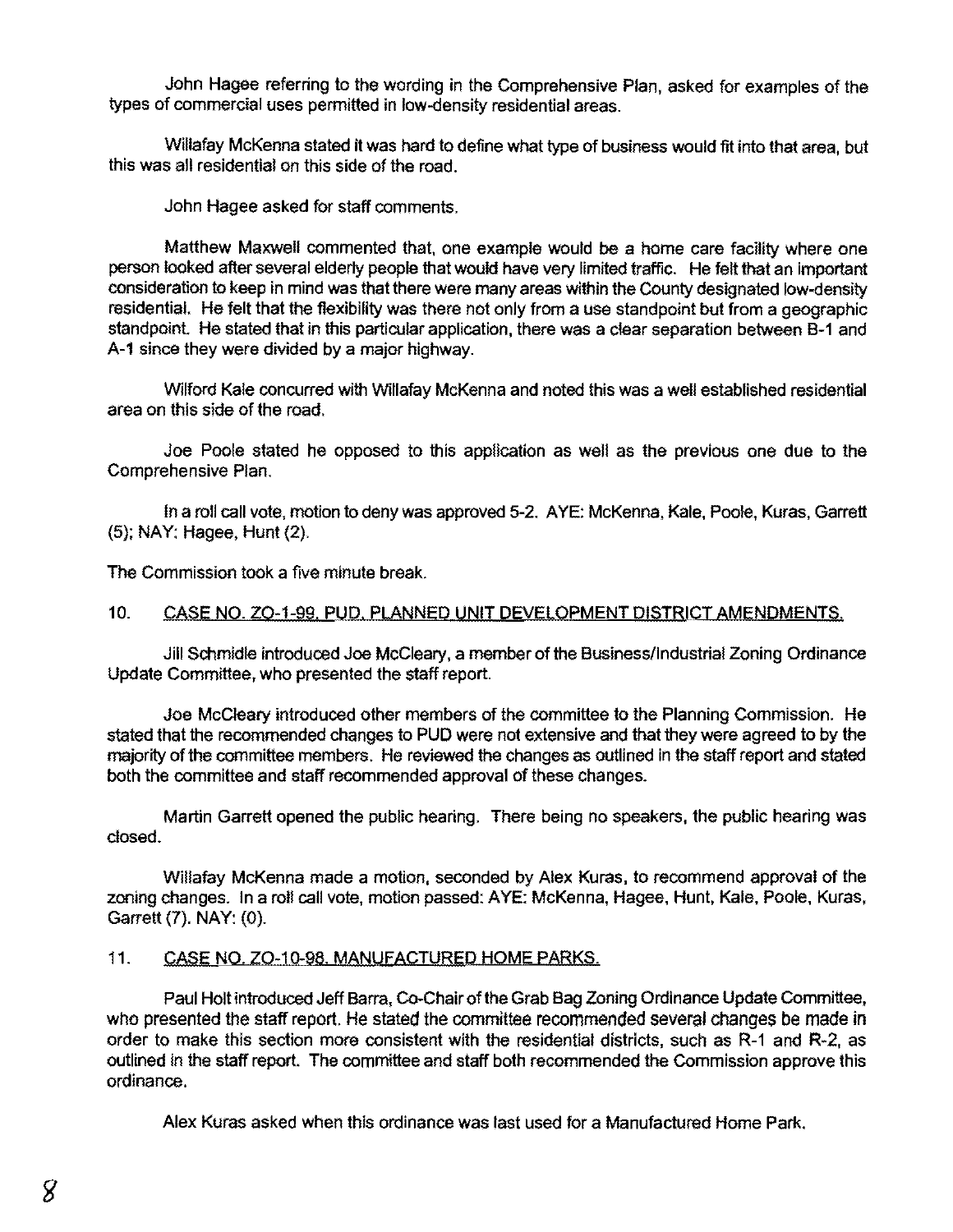Marvin Sowers stated it was used for the Manufactured Home Park on Centerville Road near Marston Court.

Martin Garrett opened the public hearing. There being no speakers, the public hearing was closed.

Willafay McKenna made a motion, seconded by Alex Kuras, to recommend approval of the zoning changes. In a roll call vote, motion passed: AYE: McKenna, Hagee. Hunt, Kale, Poole. Kuras, Garrett (7). NAY: (0).

### 12. CASE NOS. ZO-8-99 AND ZO-9-99. CONCEPTUAL PLAN SUBMISSION FOR SITE PLANS AND MAJOR SUBDIVISIONS,

Jeff Barra presented the staff report on behalf of the Grab Bag Zoning Ordinance Update Committee stating that the changes required so that prior to formal plan submission. developers would be encouraged to submit conceptual plans for review by the Planning Department as outlined in the staff report.

Martin Garrett opened the public hearing. There being no speakers. the public hearing was closed.

Alex Kuras made a motion. seconded by Willafay McKenna. to recommend approval of the zoning changes. In a roll call vote, motion passed: AYE: McKenna, Hagee, Hunt, Kale, Poole, Kuras, Garrett (7). NAY: (0).

# 13. CASE NO ZO-19-98 AND ZO-20-98. LANDSCAPING AND PARKING ORDINANCES.

Matthew Maxwell introduced John Hagee, a member of the Community Character Zoning Ordinance Update Committee. who presented the report to the Commission. He reviewed the changes for both the landscaping and parking ordinances. He stated that both the Community Character Committee and the staff recommended approval of the revised ordinances as outlined in the staff report.

Willafay McKenna asked why there was the requirement for peripheral fencing.

John Hagee stated they would only be temporary around construction activities.

Alex Kuras asked if the staff reviewed the cost of trees for the 1.5 vs the 2.5 caliper.

Marvin Sowers stated the larger trees provide some immediate benefit and only a small portion of the trees must be 2-1/2". He stated staff had looked extensively at this cost issue during consideration of the original landscape ordinance and again several years ago when the ordinance was amended to reduce costs for industrial projects. Both times it was concluded that landscaping was a very small portion of overall projects costs.

Martin Garrett opened the public hearing.

Wilford Kale commended those volunteers who participated in the Zoning Ordinance Update Committees and especially wanted to thank Mark Sexton who served as a proxy for him on the Grab Bag Committee.

There being no speakers, the public hearing was closed.

Joe Poole recommended that a VA Certified Landscape Architect be required in Sec. 24-87.